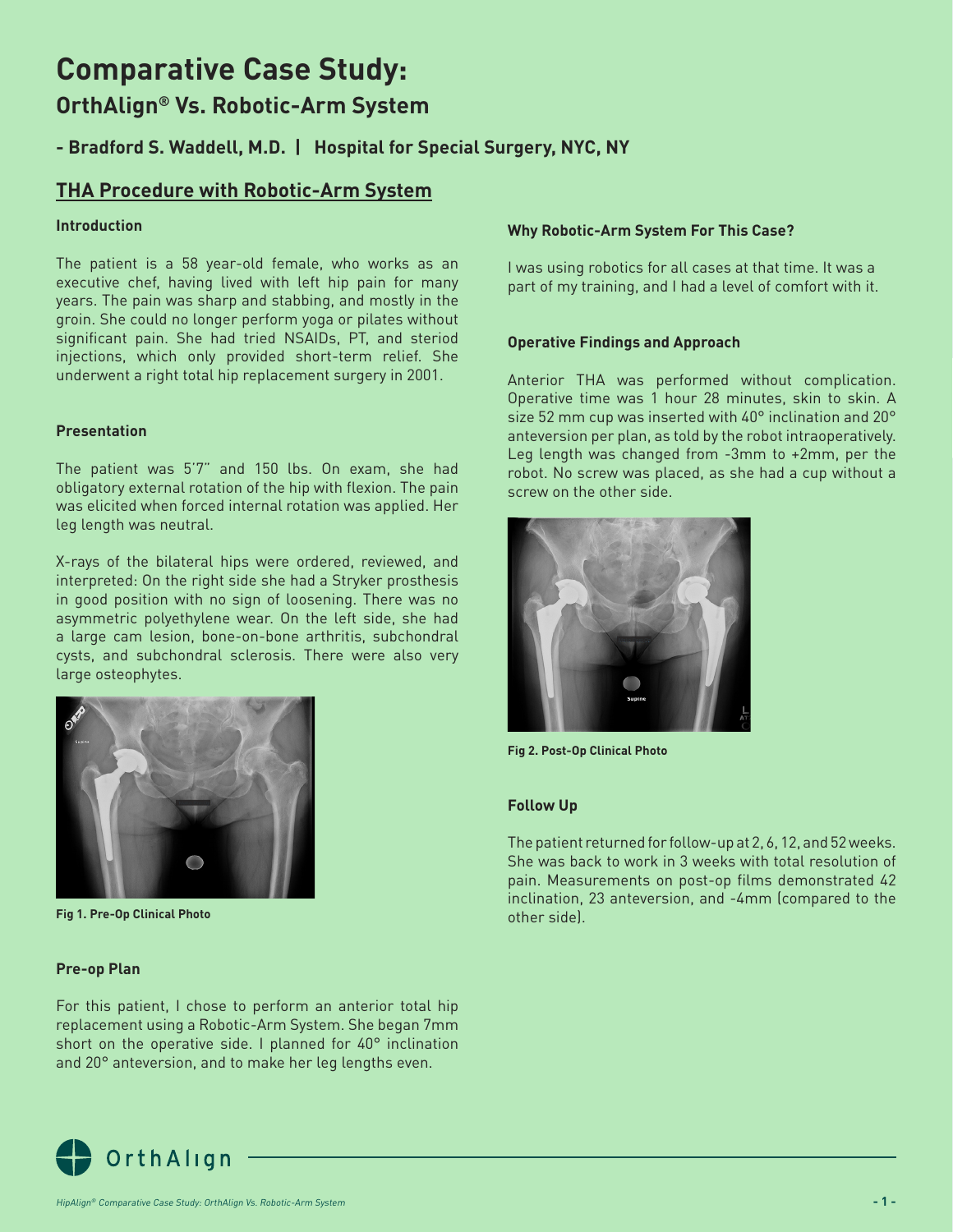## **THA Procedure with OrthAlign®**

### **Introduction**

The patient is a 61-year-old female with right hip pain for many years. She presented a dull and achy pain in the groin that was made worse by activity.

### **Presentation**

The patient was 5'6" and 143 lbs. On exam, she had obligatory external rotation of the hip with flexion. Pain was elicited when a forced internal rotation was applied. Neutral leg lengths.

X-rays of the bilateral hips were ordered, reviewed and my interpreted as follows: On the left side, she had very mild osteoarthritis with minimal joint space narrowing. On the right side, she had bone-on-bone arthritis with subchondral sclerosis and subchondral cysts. She had a large osteophyte laterally.

### **Pre-Op Plan**

For this patient, I chose to perform an anterior total hip replacement using HipAlign® Navigation. She began 4mm short on the operative side. I planned for 40° inclination and 20° anteversion, and to make her leg lengths even .



**Fig 3. Pre-Op Clinical Photo**

### **Why OrthAlign For This Case?**

HipAlign allows me to not only perform the anterior hip replacement with navigation, but also allows me to utilize the instruments I would normally use in a non-navigated case as well. This gives me the muscle memory and location memory of the instruments were I to not have any navigation available.

### **Operative Findings and Approach**

Anterior THA was performed without complication. Operative time was 57 minutes, skin to skin. A 52 mm cup was used and inserted with 40 abduction and 20 of anteversion, and the leg length was changed from -4mm to -0mm as per HipAlign. I placed a screw, which was my standard protocol at that time if they did not have a cup without a screw on the other side.

### **Follow Up**

The patient returned for follow-up at at 2, 6, 12, and 52 weeks. She was back to work in 2-3 weeks with total resolution of pain. Measurements on post-op films demonstrated 39° inclination, 22° anteversion, and -1mm leg length (compared to the other side). Screw is medial and anterior.



**Fig 4. Post-Op Clinical Photo**